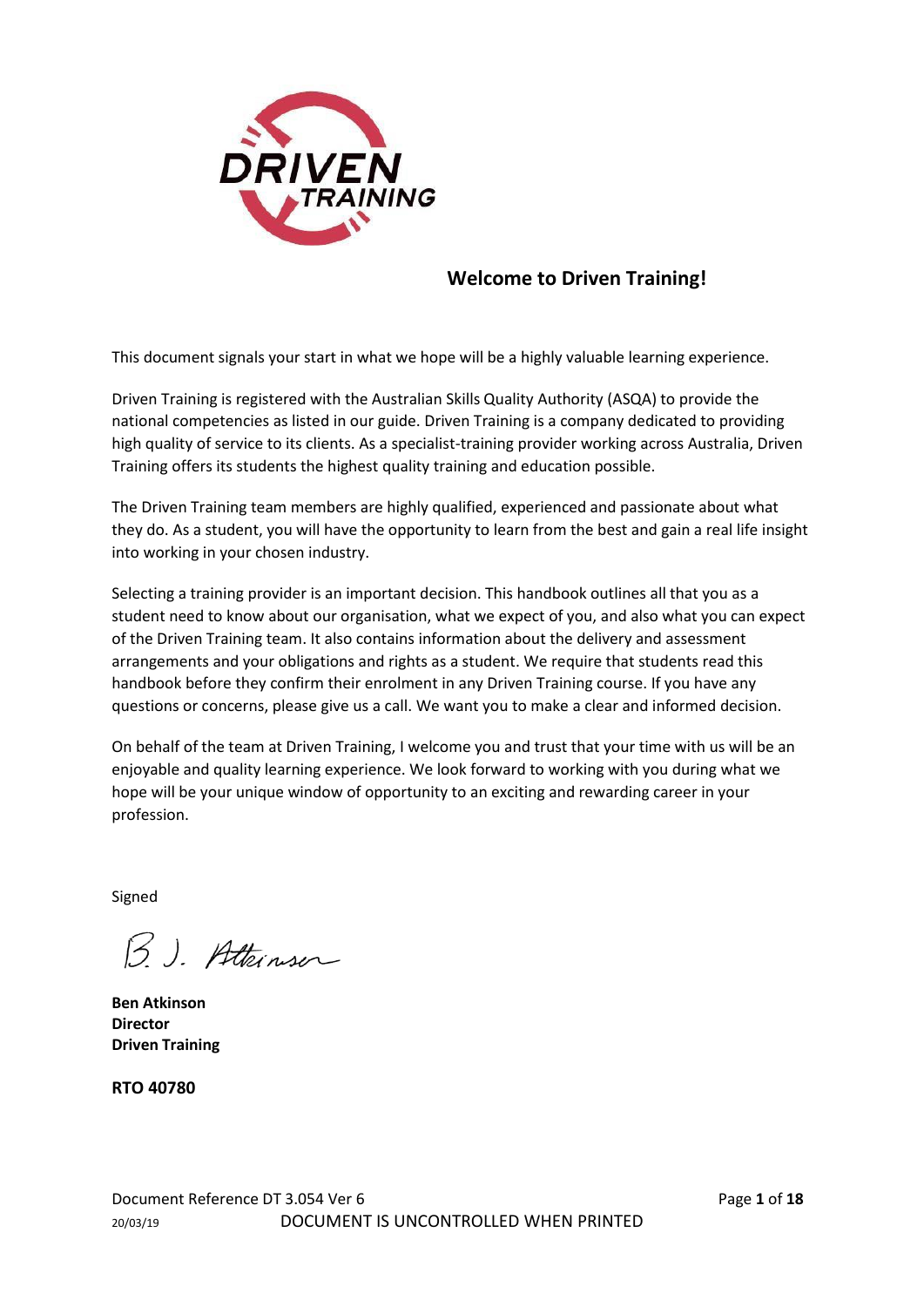# **Introduction**

This handbook is your guide to all of Driven Trainings processes, systems, policies and duties as your training provider.

# **Code of Practice**

Driven Training Pty Ltd (RTO 40780) has developed a code of practice that is supported by policies and procedures consistent with the requirements of the National Vocational Education and Training Regulations 2011, Australian Qualifications Framework and Australian Quality Skills Authority (as the national regulator for training in Australia).

We as the registered training organisation (RTO) are committed to delivery of reasonable and ethical dealings in all our undertakings.

l

We are responsible for the quality of the training and assessment in compliance with the Standards and the issuance of the AQF certification documentation.

Any significant changes will be conveyed to the participants as and when they are known including changes in ownership or any third party arrangements.

It is Driven's responsibility to provide the participant with educational and support services and access to suitable resources, facilities and trainers to facilitate participants in gaining all relevant skills and knowledge required to complete their unit of competency irrespective of location and mode of delivery.

# **Enrolment Cancellation**

Should you no longer wish to continue with your studies, please advise your trainer immediately and they will provide you with the necessary documentation to cancel your participation.

Fees may apply if you cancel your enrolment. Fees are outlined later in this document under 'Fees Policy'.

# **Transfer of Enrolment**

Upon request you may transfer your enrolment in a Driven Training course to another person from your organisation for any reason please refer to the Fees Policy.

# **The Recognition of Prior Learning (RPL) Process**

Driven Training recognises that students often have skills, knowledge and experience that could count towards the competencies required for a particular competency.

The RPL process takes into account the currency of the skills and knowledge (within the last three years) gained through:

- Formal training (conducted by industry or educational institutions)
- Current and past work experience (including informal training)
- The RPL process could enable you to complete competencies in a shorter duration

# Document Reference DT 3.054 Ver 6 **Page 2** of **18** Page **2** of **18**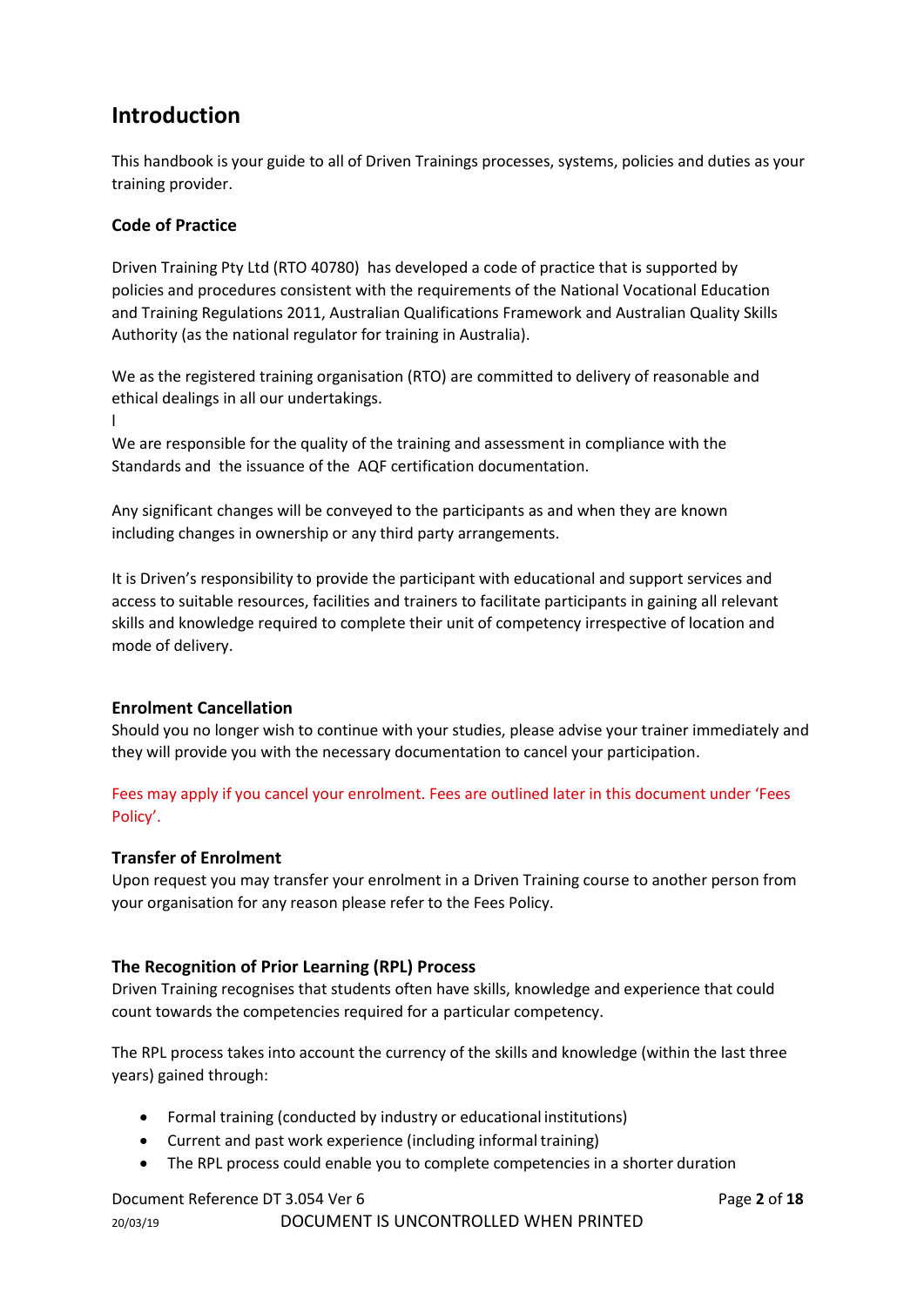• The RPL process is about ensuring that unnecessary training is not repeated but it is also about ensuring the skills and knowledge you might have are/is; up-to-date and relevant to the course/competency

# **Credit Transfer**

A credit transfer is different from the RPL process. Credit transfer applies to students who have completed part of their course or a similar course through another Registered Training Organisation (RTO)

The Australian Recognition Framework Principles for National Recognition state that a RTO must accept and recognise the decisions and outcomes of any other RTO issuing body or the VET Registrar. We do so, as long as the currency of the award is clearly established.

Driven Training may contact the RTO that issued the award to establish its authenticity.

#### **Fees Policy**

#### Payment Terms

You will be issued with a Tax Invoice for the course in which you participated. This is due and payable as follows:

- Individuals 72 hours prior to course commencement
- 30 days from date of invoice for Corporate clients

#### Cancellation/Refund Policy

Fees may apply if you cancel your enrolment.

Course fees are not refundable unless:

- You withdraw from the course prior to three working days of the course, OR
- You can prove serious illness or misadventure.

There will be no refund where a student breaches the Driven Training Policies and Procedures or withdraws after commencement of the course,

Where fees have been paid by a third party/employer, the refund will be paid to that entity. All Refunds will be processed within 14 days of receipt of written application for a refund.

A student may transfer their fees to another course or another student from the same organisation prior to the cut off time of two days prior to commencement of course.

#### Appealing Refund Decision

A student may appeal the Refund decision in writing which will be assessed by the CEO within 14 days

Refunds due to non -delivery of course by Registered Training Organisation Course fees will be refunded in full if:

- The course does not start on the agreed date
- The course stops after commencement but before completion
- Refunds in these instances will be paid I full within 14 days.

Document Reference DT 3.054 Ver 6 **Page 3** of 18 The RTO may arrange for another course, or part of a course, to be provided to students at no extra cost as an alternative to refunding the monies. Where the student agrees to this arrangement, the

20/03/19 DOCUMENT IS UNCONTROLLED WHEN PRINTED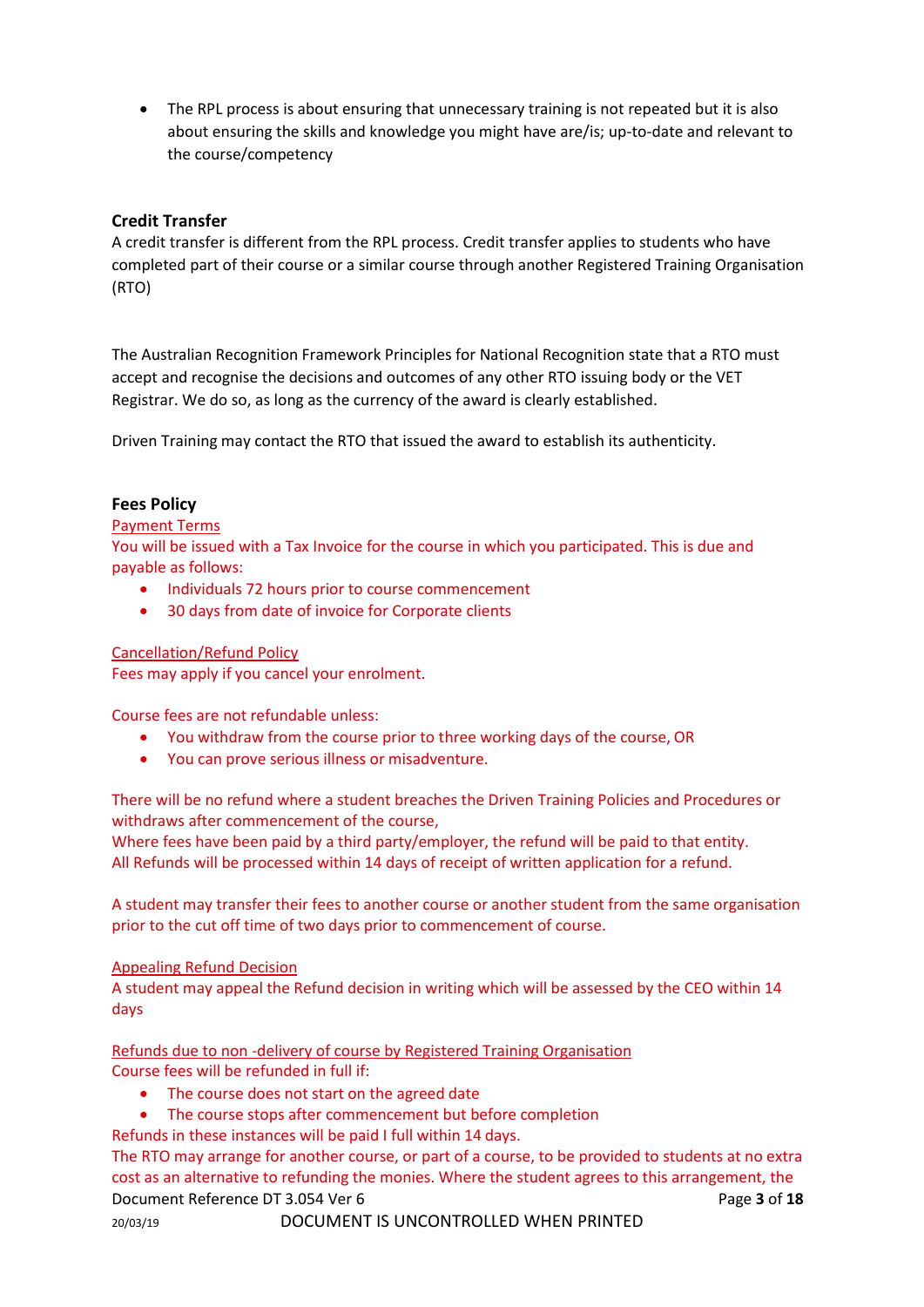RTO will not be liable to refund the money owed for the original enrolment.

# Further Information

Any information you provide to the RTO or that the RTO collects about you (including payments and refunds) can be given to authorised State and Commonwealth agencies.

# **Certificates**

The re-issue of the first certificate is free after which there will be a charge of \$50 per certificate either by email or post, payable by Visa or MasterCard over the phone.

# **Student Induction**

Driven Training provides a full student induction that includes information on the following:

- Training facilities, WHS, access to resources and equipment
- The complaints and appeals process
- Driven Training Trainers
- Dress code, class attendance, punctuality, appropriate language, breaks, smoking, and use of mobiles
- Code of Behaviour & dress code (if applicable), attendance times, notification of absence
- The training and assessment procedures, including delivery method, delivery format, duration and purpose of assessments
- Course cancellation, student rights, obligations and responsibilities
- Award to be issued
- Language, literacy and numeracy assistance
- The Recognition of Prior Learning process
- Access to support arrangements

This information is provided either verbally at induction and/or in this handbook and clarified as required.

# **PPE**

The student is to supply the following for use during the course:

- PPE Long trousers and long sleeved shirt, hat
- Covered in shoes
- A pair of safety gloves

# **Delivery Strategies**

Training for all accredited units will be delivered face to face and through practical demonstration. This includes all training and assessment.

Each Accredited course comprises the following:

- Induction
- Power Point presentation and discussion
- Questionnaire open book
- Static Practical
- Practical

#### Document Reference DT 3.054 Ver 6 **Page 4** of **18** Page 4 of **18**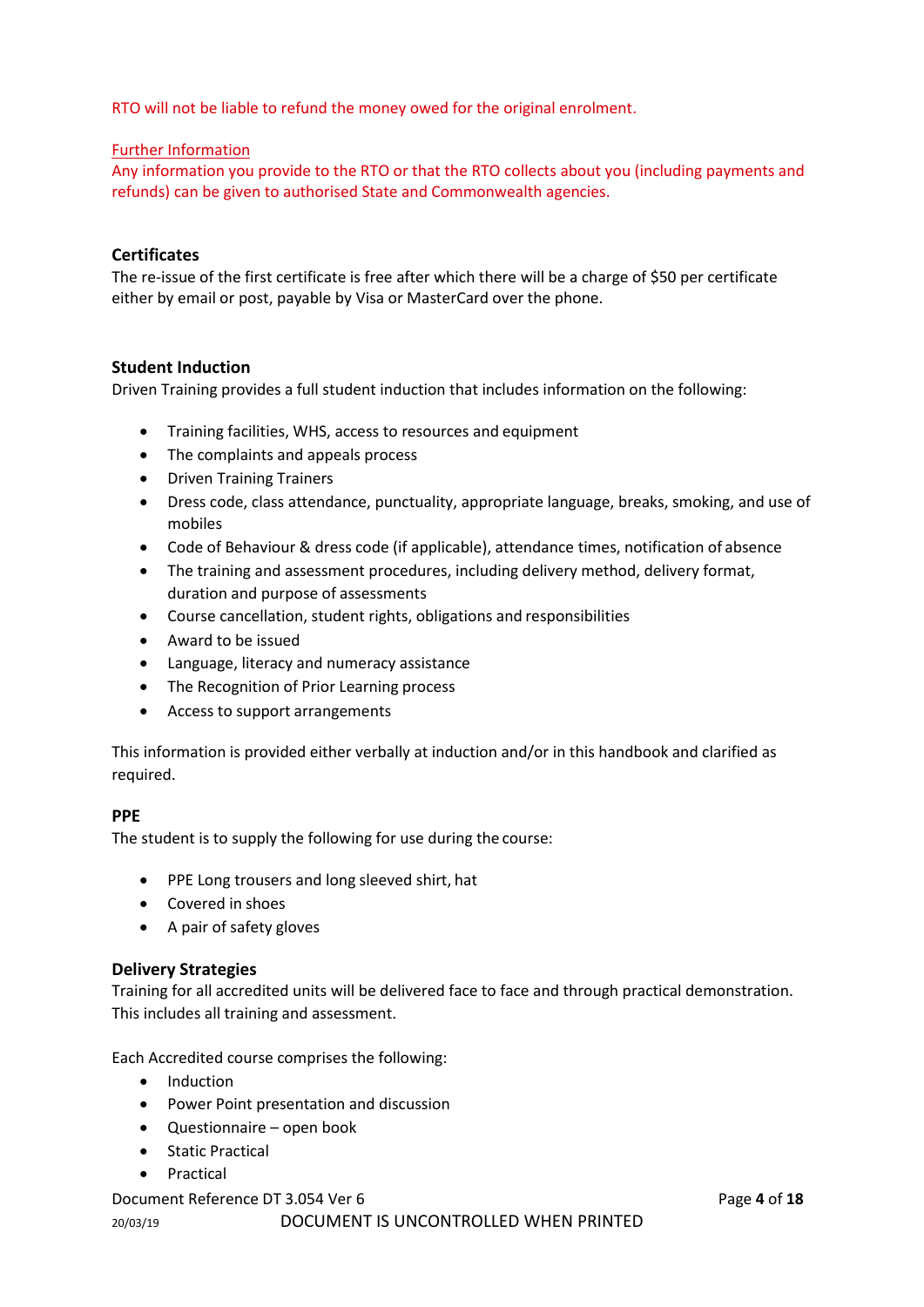# **Delivery Times**

We provide an estimated time for the start and finish of each course, however, this may vary depending on the following:

- Waiting for late arrivals before commencing (bad traffic, weather conditions, lost etc)
- Finish time may vary due to the:
	- o type of course which may require a large amount of content to comply
	- o Students ability to absorb and understand the content required to be deemed competent

# **Your Commitment**

As a student, we expect you to:

- Respect Driven Training staff and value the support you receive from your trainer and assessor
- Complete all assessments in the agreed timeframe
- Be open and honest with your trainer about any concerns that you have regarding the service and support you receive

#### **Assessment Procedures**

Assessment will be competency based. A competency is a statement of what knowledge and/or skills you need to know to successfully complete a task. It is important that you are familiar with the competency requirements before you start your assessment so that you know exactly what you must achieve to be considered competent. The term "competent" also means being able to successfully perform a task repeatedly, in a variety of situations, over a period oftime.

At the course commencement, your trainer & assessor will explain when and how the assessment will be conducted. Assessment will be conducted progressively during each part of the Driven Training course. To achieve competency in a unit, you will be required to demonstrate a complete understanding and application of the required competencies.

The trainer & assessor will use both formative and summative assessment methods to determine your progress and final competency. Formative assessment comprises qualitative feedback, both formal and informal; to help you achieve maximum learning while summative assessment comprises the more traditional graded assessments.

Common types of assessment methods used by assessors to gather evidence include:

- Questions & Answers (written or oral)
- Demonstration of practical skills
- Responses to scenarios
- Observation
- Simulations and role-plays

# **Reasonable Adjustment**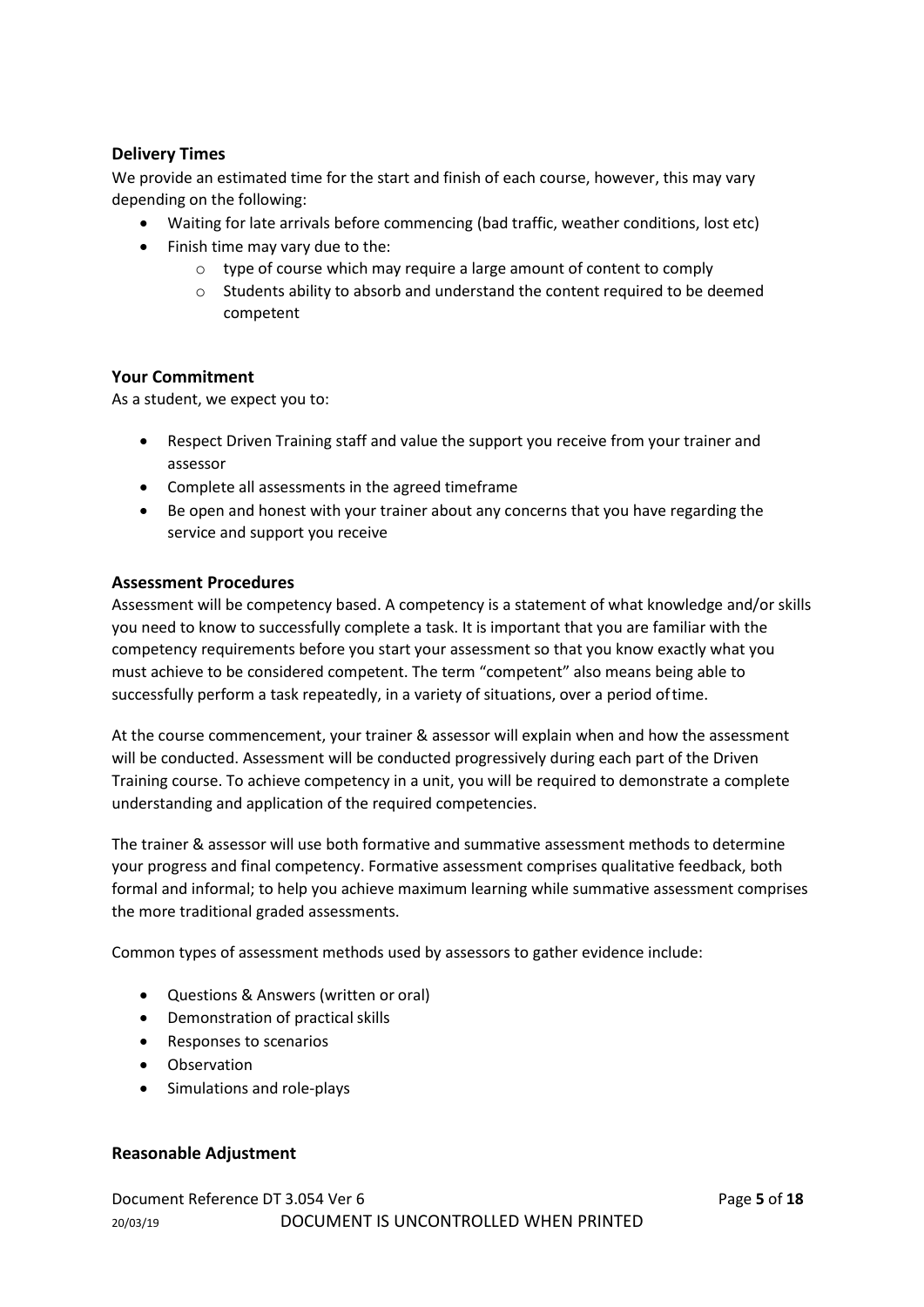Driven Training strives to accommodate all participants who have a driver's licence to undertake the tasks associated with achieving competency. Reasonable adjustments can be made to training and assessment tasks to accommodate individuals with specific needs, for example, assisted lifts, however, assessment marking will be based on the stated criteria in the competency.

If you wish to negotiate any particular aspect of the assessment process you should contact your trainer. We want you to have the best possible support while completing your training with us. For any support or assistance you might require, the first person you should contact is your trainer & assessor since they will be able to provide you the best assistance.

# **Assessment Outcomes**

Your trainer will provide verbal and written feedback as appropriate on your assessment. Once competency has been achieved, you will be graded 'competent' (C) for that particular unit.

If you fail to demonstrate a sufficient level of understanding and practical application, you will be deemed to be 'not satisfactory' (NS). Students who are unable to meet a competent standard will be required to repeat the NS unit within the course duration.

The Statement of Attainment will be issued within 30 days of the course to acknowledge the units in which you have been deemed competent at the end of the course.

# **Health & Safety**

Driven Training complies with the *Work Health and Safety Act 2011* and the *Work Health and Safety Regulations 2011.* There is always the potential for accidents and injury when participating in training, so we need to be aware of the need to take necessary precautions to avoid them.

# **Welfare & Guidance**

Specific student welfare and guidance services we offer include:

- Advice on training and assessment options
- Advice and assistance in dealing with issues that might interrupt your training or affect your ability to continue or complete your training
- Special consideration for students who can demonstrate trauma or extreme hardship and who may need to suspend their studies until a more suitable time

# **Code of Behaviour**

Driven Training promotes goodwill, respect and mutual cooperation among its staff and students. Driven Training encourages high standards of performance and all staff are required to fulfil their duty of care obligations to ensure the safety of students, colleagues and visitors and conduct the learning process in an orderly and professional manner.

Students also play a part in creating a safe, healthy and productive learning environment and should adhere to their workplace policies and procedures for appropriate behaviours within the working environment.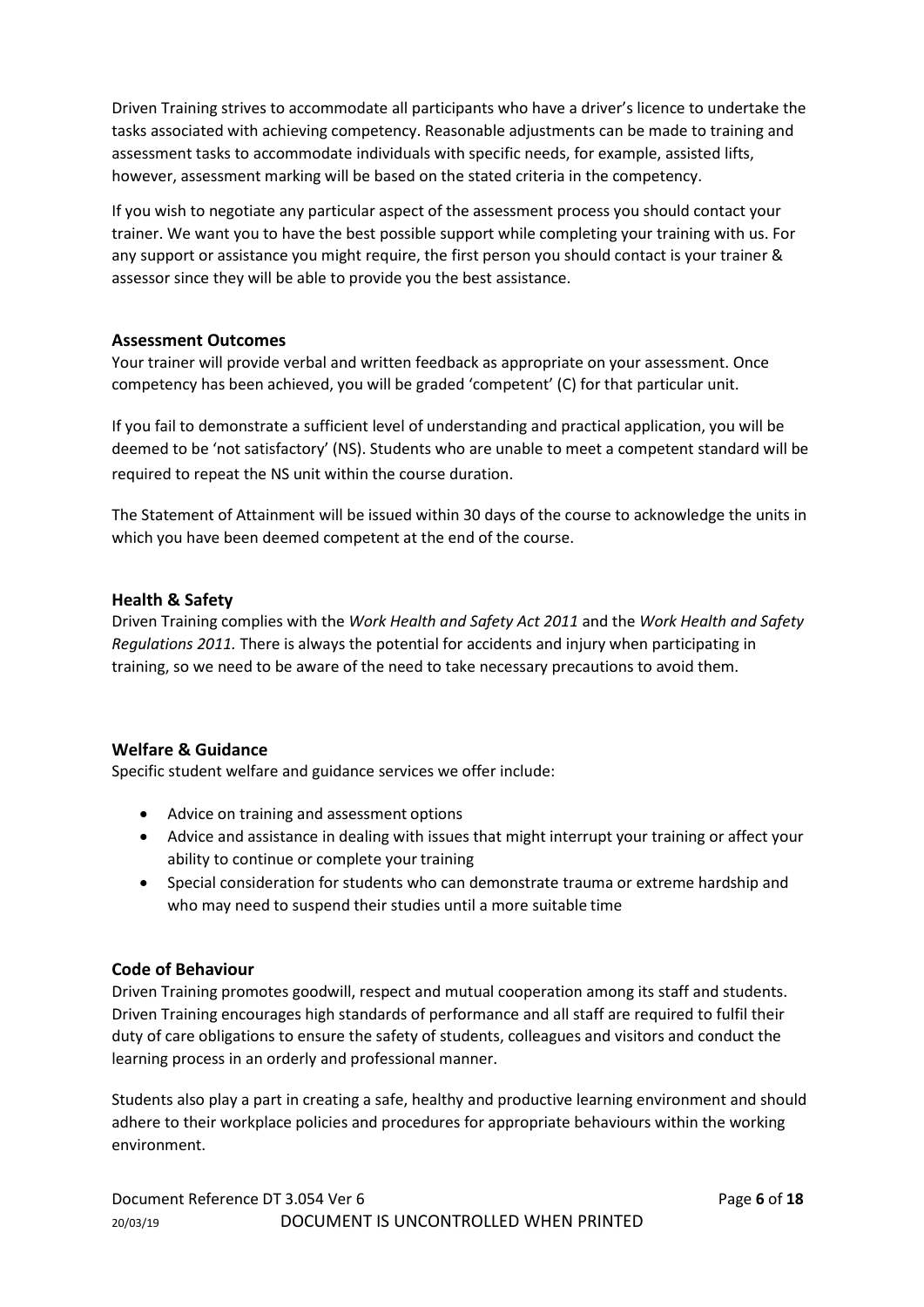The destruction of property, harassment or bullying of individuals, discriminatory or offensive language is not acceptable and could result in immediate cancellation of enrolment and action to recover costs, if any.

Any student who is found to be cheating (collusion or plagiarism), harassing other students, or breaking the law in any other way, could face disciplinary action.

Any incidents that threaten the safety of any individuals should be reported in writing in accordance with Driven Training's Complaints Process. Students may appeal any decisions made by Driven Training employees based on student behaviour.

# **General Policies & Procedures**

#### **Continuous Improvement**

Our focus on continual improvement involves regular evaluations and reviews in all areas, including the core activities of education and training, assessment and issuance of statements of attainment, as well as the support activities of client records management, business management, administration and marketing.

Surveys will be conducted to ensure our products and services are continuously improved.

#### **External / Internal Review Processes**

We participate in external monitoring and audits required by the national regulator. We also conduct annual internal audits to ensure we're always providing you the best possible training.

The audit process focuses on evidence collected during the year relevant to all areas of service and delivery within our company and feedback from you and employers.

In addition, audits may be conducted in relation to complaints, changes in our scope and for purposes of re- registration.

#### **Access and Equity**

We are committed to meeting the needs of individuals, and the community as a whole. We will ensure that equity principles for all our students are implemented through the fair allocation of resources and the right to equal opportunity without discrimination.

All our accredited courses are face to face so all participants have equal opportunity to access resources and trainers.

Driven Training encourages those with a disability to undertake training to further their education as well as employability skills. We will help find appropriate support to ensure all our students have the same opportunity to access training provided by us.

# **Privacy & Access to Records**

All student information at Driven Training is treated as confidential. Electronic records are stored securely on our student management system and access is limited by passwords to relevant Driven Training team members.

Document Reference DT 3.054 Ver 6 **Page 7** of **18** Page 7 of **18** 20/03/19 DOCUMENT IS UNCONTROLLED WHEN PRINTED Information about you as a student (except as required by law) will not be disclosed to anyone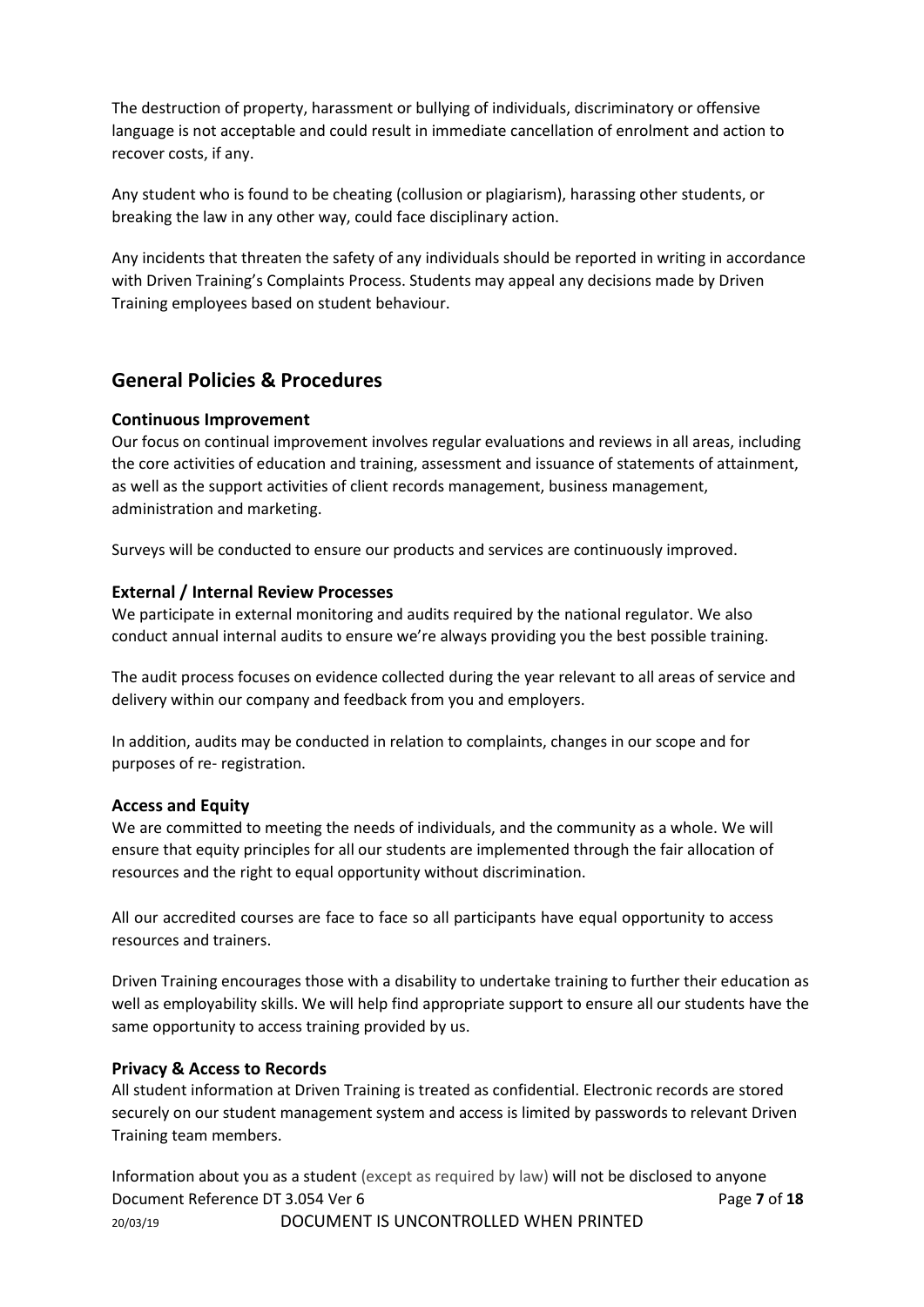without your written permission and/or that of your parent or guardian if you are under 18 years of age.

You have the right under the Privacy Act to access your information kept by us as well as to get it amended and updated Legislative Requirements

We will take whatever steps as are reasonable in the circumstances to ensure your private information is protected from misuse, interference and loss as well as unauthorised access, modification or disclosure.

Driven Training will abide by the Australian Government, State and Territory legislation and regulatory requirements including but not limited to:

- National Vocational Education and Training Regulator Act 2011
- Equal Opportunity Act 2000
- Information Privacy Act 2000
- Work Health and Safety Act 2011.
- Federal and State Anti-discrimination Legislation
- Federal and State Fire and Safety Regulations
- The Fair Work Act 2009
- Industrial Relations Act 1996

For Industrial relations issues, please referto: industrialrelationsaustralia.com.au Your trainer will explain the changes to any legislation affecting your training and well-being as a student of Driven Training. You can also visit the following websites for more information.

| asqa.gov.au      | For all relevant VET information and legislation pertaining to your training.       |
|------------------|-------------------------------------------------------------------------------------|
| training.gov.au  | For all VET legislation and other information.                                      |
| nohsc.gov.au     | OHS and other issues.                                                               |
| copyright.com.au | For all matters relating to Copyrights & the Copyright Act.                         |
| privacy.gov.au   | Australian Office of the Privacy Commissioner for information on Privacy<br>Policy. |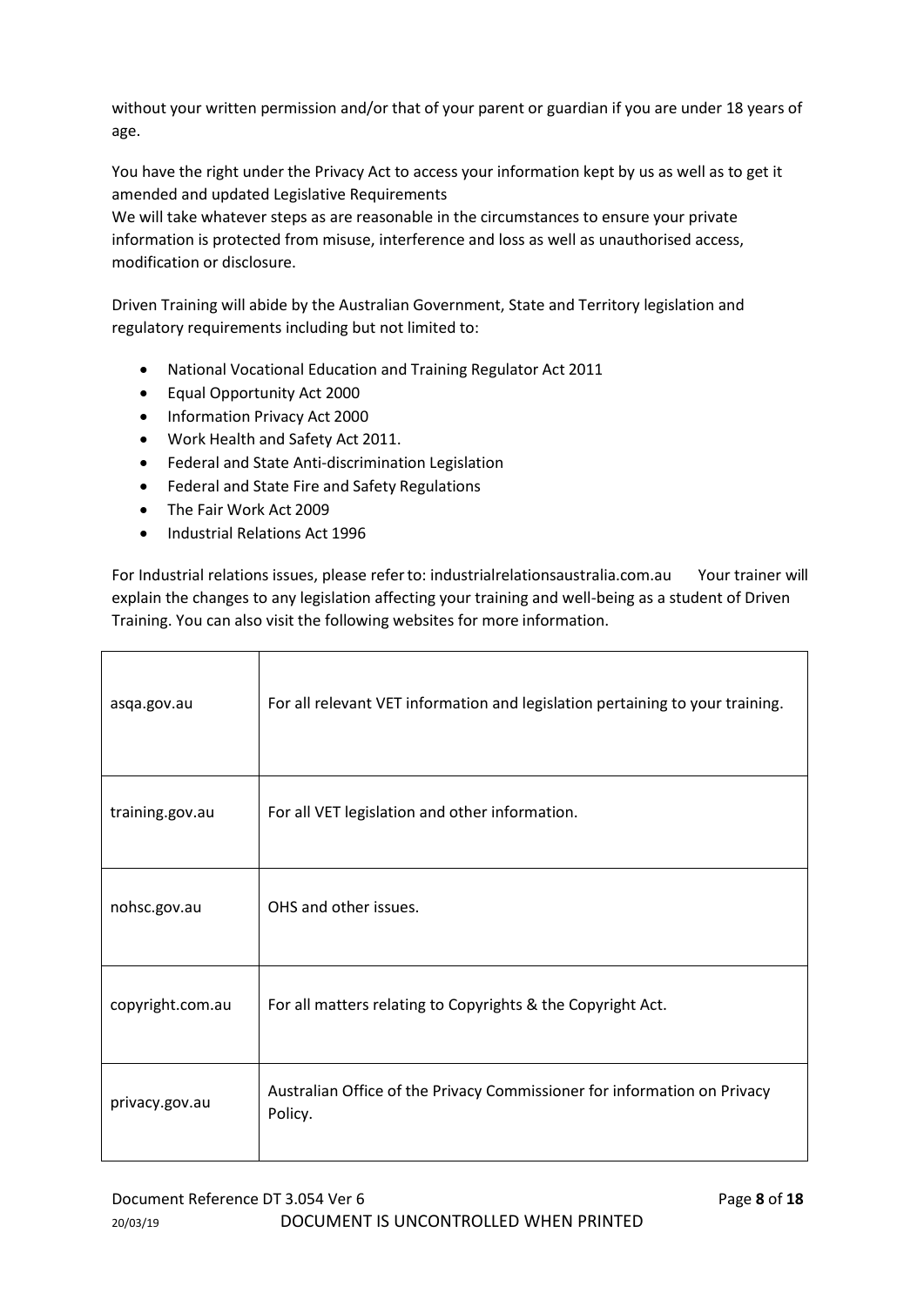# **Issuance of Statements of Attainment**

Driven Training will issue statements of attainment upon you successfully completing the course.

All statements of attainment issued by Driven Training will comply with the standards outlined in the Australian Qualifications Framework (AQF) Handbook and ASQA FAQ Sample AQF Documentation

Driven Training will only issue statements of attainment within its scope of registration that certify the achievement of competencies from nationally endorsed training packages.

The issue and re-issue of statements of attainments will take place only after Driven Training's administration department has received assessments verified by the student and their trainer as well as signed supervisor/trainer acknowledgement deeming the student competent.

Following this, the relevant statement of attainment will be issued and all records will be entered into our Training/student management system.

# **Re-issuance of Statements of Attainment**

If you require a replacement of a Driven Training statement of attainment, you must submit a written, signed request with these details:

- Document required
- Full Name
- Date of birth
- Reason for re-issue
- USI number

The re-issue of the first statement is free after which there will be a charge of \$50 (payable over the phone or in-person). The documents will then be re-issued.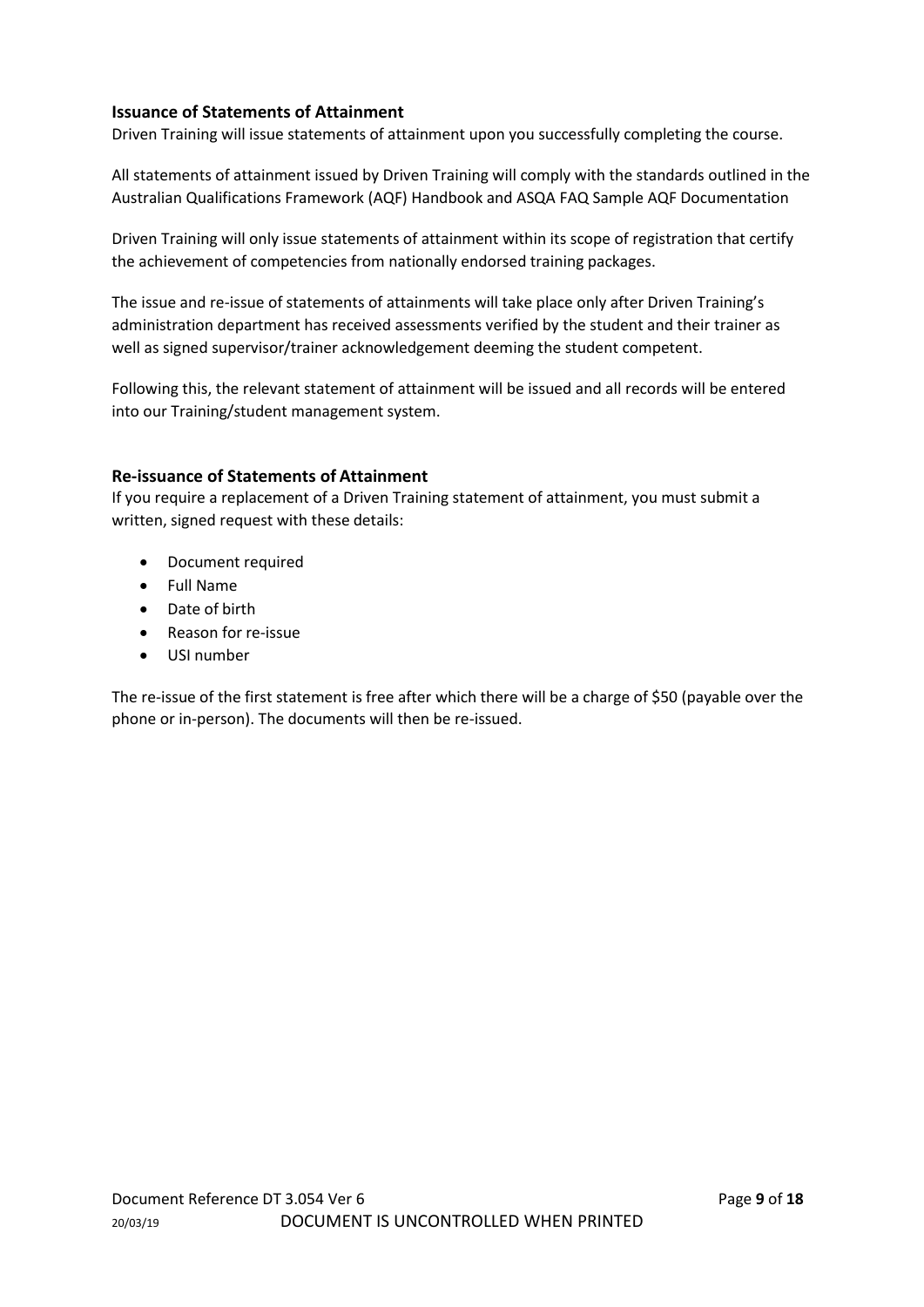# **Complaints and Appeals Policy and Procedure**

# **Purpose**

This policy and procedure is to provide clear and practical guidelines to ensure that complaints, appeals and recommendations of students can be resolved in accordance with the principles of natural justice, equitably and efficiently.

# **Scope**

This complaints and appeals policy applies to all students enrolled with Driven Training

# **Definitions**

**Complaints and Appeals** include but are not restricted to matters of concern to a student relating to training delivery and assessment; the quality of the training; student support and materials; discrimination; and sexual harassment.

**Recommendations** are considered as any minor improvement that will facilitate the delivery of training and comfort of participants. It is considered a recommendation when the issue will not have a significant bearing on the performance of Driven Training services. Example: Provide low fat milk to participants.

**Natural Justice** is concerned with ensuring procedural fairness:

- Decisions and processes should be free from bias.
- All parties have the right to be heard.
- The respondent has a right to know of what s/he is accused.
- All parties are told the decision and the reasons for the decision.

# **Complaint Policy**

Driven Training believes that a student, who has a complaint or appeal, has the right to raise the complaint or appeal and expect that every effort will be made to resolve it in accordance with this policy, without prejudice or fear of reprisal or victimisation.

The student has the right to present the complaint or appeal formally and in writing.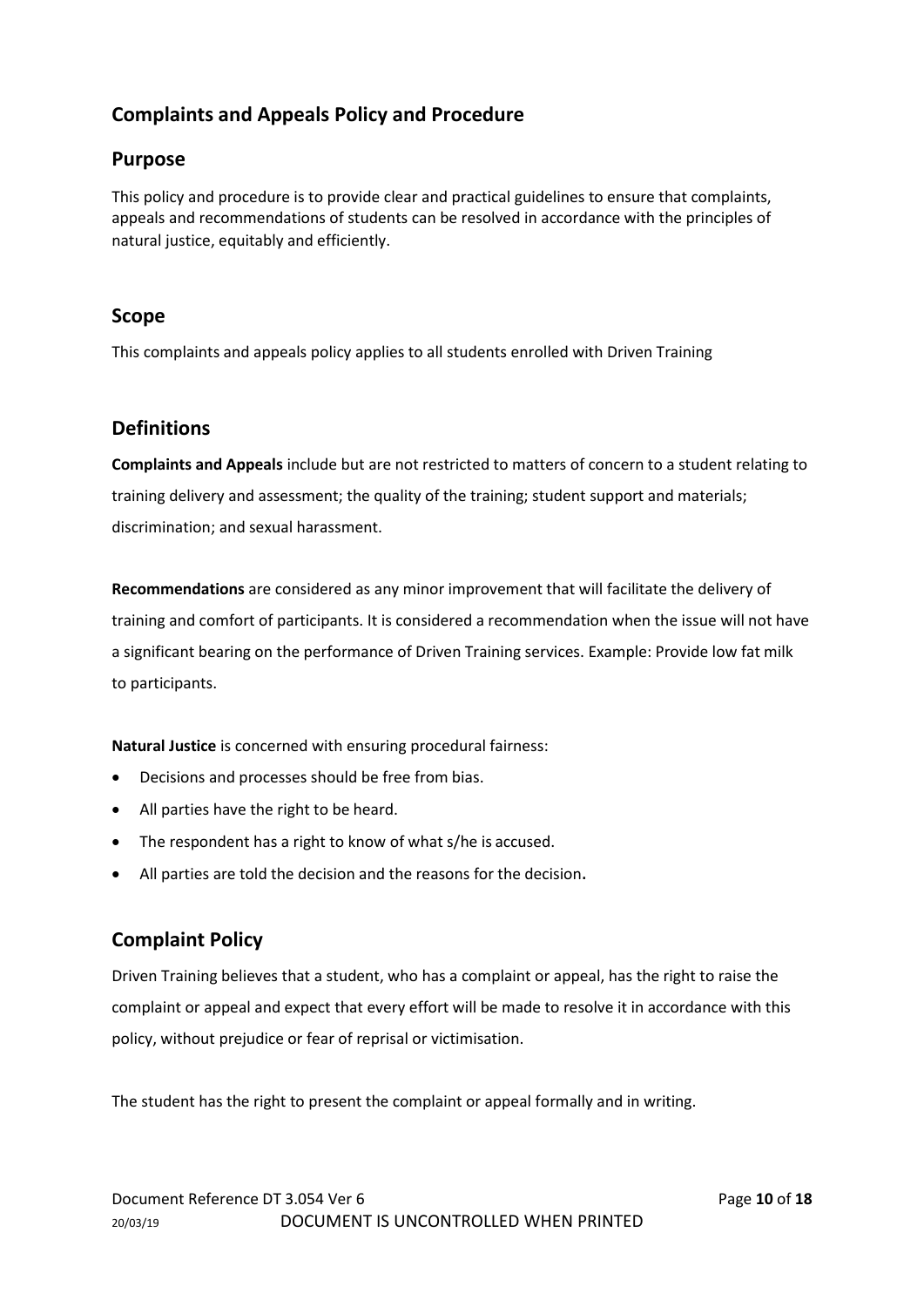Where a complaint is made, the complainant shall be provided with a copy of the Company Complaint Form. In the first instance, all complaints shall be considered as a Non-Conformance and reported and investigated in accordance with the processes below. Where the complaint is considered vexatious, the complaint is to be immediately referred to the manager responsible. The Manager shall contact the complainant to validate the claims made in the complaint.

Driven Training will manage all complaints and appeals fairly, equitably and efficiently as possible. Driven Training will encourage the parties to approach the complaint or appeal with an open mind and to resolve problems through discussion and conciliation. Where a complaint or appeal cannot be resolved through discussion and conciliation, Driven Training acknowledges the need for an appropriate external and independent person to mediate between the parties. The parties will be given the opportunity to formally present their case to the independent person.

Confidentiality will be maintained throughout the process of making and resolving complaints. Driven Training seeks to protect the rights and privacy of all involved and to facilitate the return to a comfortable and productive learning environment.

A copy of this Policy is available to all students and staff via the Driven Training website and is available in the Student Handbook. The information will also contain details of external authorities that they may approach.

# **Procedure**

A complainant should follow the steps below:

- 1. Complainant hould discuss the issue / complaint with the person involved to try and resolve it verbally.
- 2. If no resolution is reached, the complainant should discuss the issue / complaint with a representative from Driven Training to see if it can be resolved.
- 3. If still no resolution the complainant should put the following information relating to the complaint or appeal in writing:
	- a. description of the complaint or appeal
	- b. state whether they wish to formally present their case
	- c. steps taken to deal with the complaint or appeal
	- d. what they would like to happen to fix the problem and prevent it from happening again.
- 4. The complainant brings the complaint or appeal to the attention of Driven Training.
- 5. If the complaint or appeal is not dealt with to the complainant's satisfaction, she/he may bring it to the attention of the CEO The CEO will either deal with the issue personally or arrange for it to be dealt with by a management representative. This process must commence within 48 hours from the time the CEO receives written notification from the complainant about their dissatisfaction to the response received from their Driven Training representative and a response / resolution must be presented within 30days.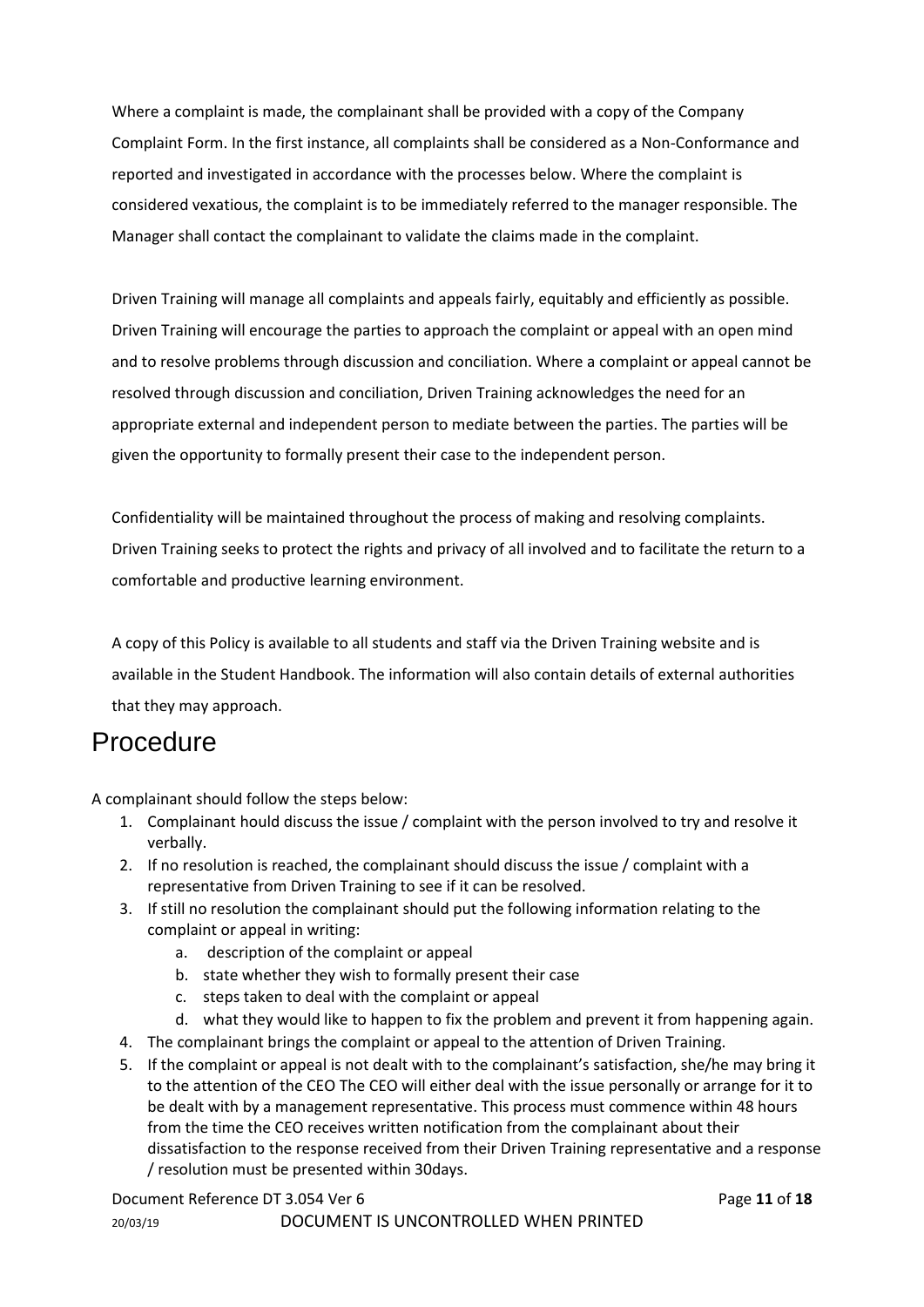- 6. Should the issue still not be resolved to the complainant's satisfaction, then Driven Training will make arrangements for an independent third party to resolve the issue and outline any costs that may be involved with this to the complainant. The complainant will be given the opportunity to formally present his or her case. The time frame for this process may vary but should take no longer than 14 days.
- 7. All parties involved will receive a written statement of the outcomes, including reasons for the decision within the 14 day period. If the process is taking longer than 60 days from the complaint or appeal being received the complainant will be notified in writing of the reason for the delay and kept informed about all progress
- 8. .If the complainant is still not happy with external mediation, he / she may take his / her complaint to the VET Regulator.
- 9. All documentation relating to complaints or appeals should be archived for audit purposes. The Driven Training CEO will be the person responsible for the implementation and maintenance of the policy.

# **Right of Appeal**

Driven Training considers all training and assessment to be of the highest importance. Our core business is the safe sharing of knowledge and skills. However, from time to time a participant is deemed Not Satisfactory (NS). Any participant who is deemed NS shall be provided with a Training Reassessment Plan. However, every participant has the right to appeal the result of any assessment or re-assessment. Where a participant disagrees with the result of an assessment the participant is to be provided with a complaint form and the matter is to be immediately referred to the Manager responsible.

The manager will conduct an interview, either in person or by phone, with the participant to ensure all matters of concern are clarified. Upon clarification the matter is to be investigated against the performance criteria for the unit of competency, the national training package requirements and where applicable, any other requirements of the employer on behalf of which Driven Training is conducting training and assessment.

Where training is being conducted on behalf of the participant's employer, the employer shall beinvolved in all aspects of the investigation as required.

Should it be deemed that a non-conformance on the part of Driven Training or its employees has occurred the matter is to be investigated further in accordance with the processes below.

# **INVESTIGATING NON-COMPLIANCE**

Driven Training implements an Investigative approach to conduct root cause analysis of major nonconformance and the Driven Training Incident/Hazard Investigation Report to investigate other forms of non-compliance. These processes investigate the failure using facts remaining from the initial flaw. By evaluating the remaining evidence and information from people associated with the non-compliance or incident, the analyst can identify the contributing and non-contributing factors that caused the event.

Document Reference DT 3.054 Ver 6 **Page 12** of **18** Page 12 of **18** 20/03/19 DOCUMENT IS UNCONTROLLED WHEN PRINTED Proper root cause analysis identifies the basic source or origin of the problem. Root cause analysis is a step-by-step approach that leads to the identification of a fault's first or root cause. Every system or component failure happens for a reason. There are specific succession events that lead to a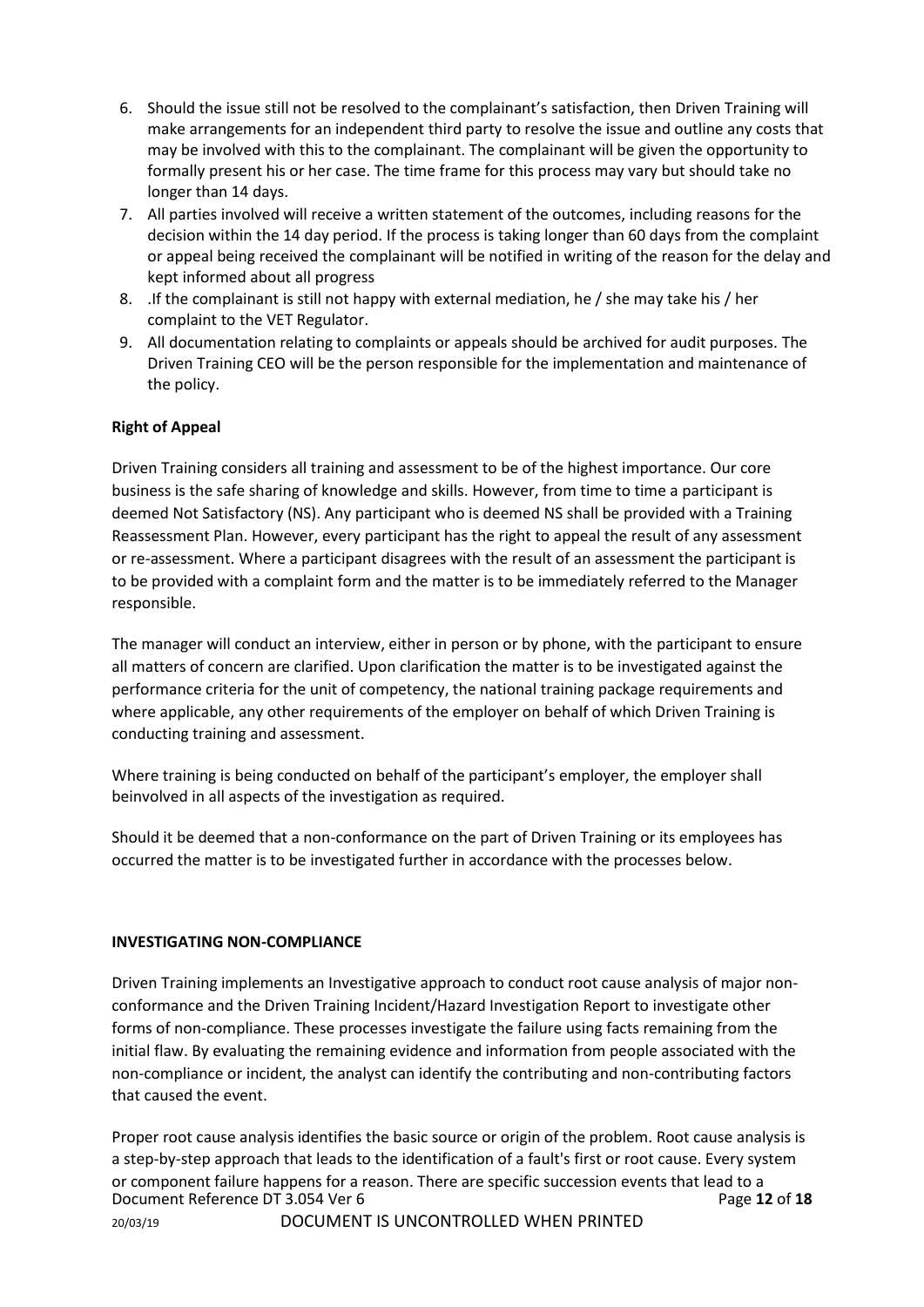failure. A root cause analysis investigation follows the cause and effect path from the final failure back to the root cause.

Root cause analysis provides a methodology for investigating, categorising and eliminating root causes of incidents regarding safety, quality, reliability and manufacturing process consequences.

The analyst collects and analyses the data, develops appropriate corrective action/s, presents the data clearly and provides practical recommendations.

The root cause analysis methodology provides management specific recommendations for preventing incident recurrences. The analyst identifies the processes and procedures that need changing to improve the business.

Procedural improvements increase a business' capability to recover from and prevent incidences that may have financial, health, safety and environmental effects.

The following persons are authorised to address complaints and conduct Non-Compliance Investigation and Reporting at Driven Training:

| All forms of NCR        | - Ben Atkinson   | Ph: 0427 704 604 |
|-------------------------|------------------|------------------|
| Training and Assessment | - Ben Atkinson   | Ph: 0427 704 604 |
| Non-training related    | - Chris Atkinson | Ph: 0413 704 603 |

#### **NON-COMPLIANCE REPORTING (NCR) & PRODUCT SEGREGATION**

NCRs may apply in the following instances:

Damaged product or materials.

Faulty or non-conforming product or materials.

Sub-standard workmanship.

Non-compliance to quality requirements.

Non-compliance with contract or legislative requirements including NVR Standards.

For each non-conformance, an NCR shall be raised using the Non Compliance Report Form. Where non-compliance is caused by a supplier or sub-contractor an improvement notice shall be issued.

In accordance with the Procedure, "Receipting Goods and Conformity of Supply", product that is deemed non conformant shall be marked as "NON CONFORMANT" and/or tagged out of service. A segregated area that is located away from work activities has been established to ensure noncompliant product is not used.

Document Reference DT 3.054 Ver 6 **Page 13** of **18** Page 13 of **18** 20/03/19 DOCUMENT IS UNCONTROLLED WHEN PRINTED For location details contact Ben Atkinson on 0427 704 604.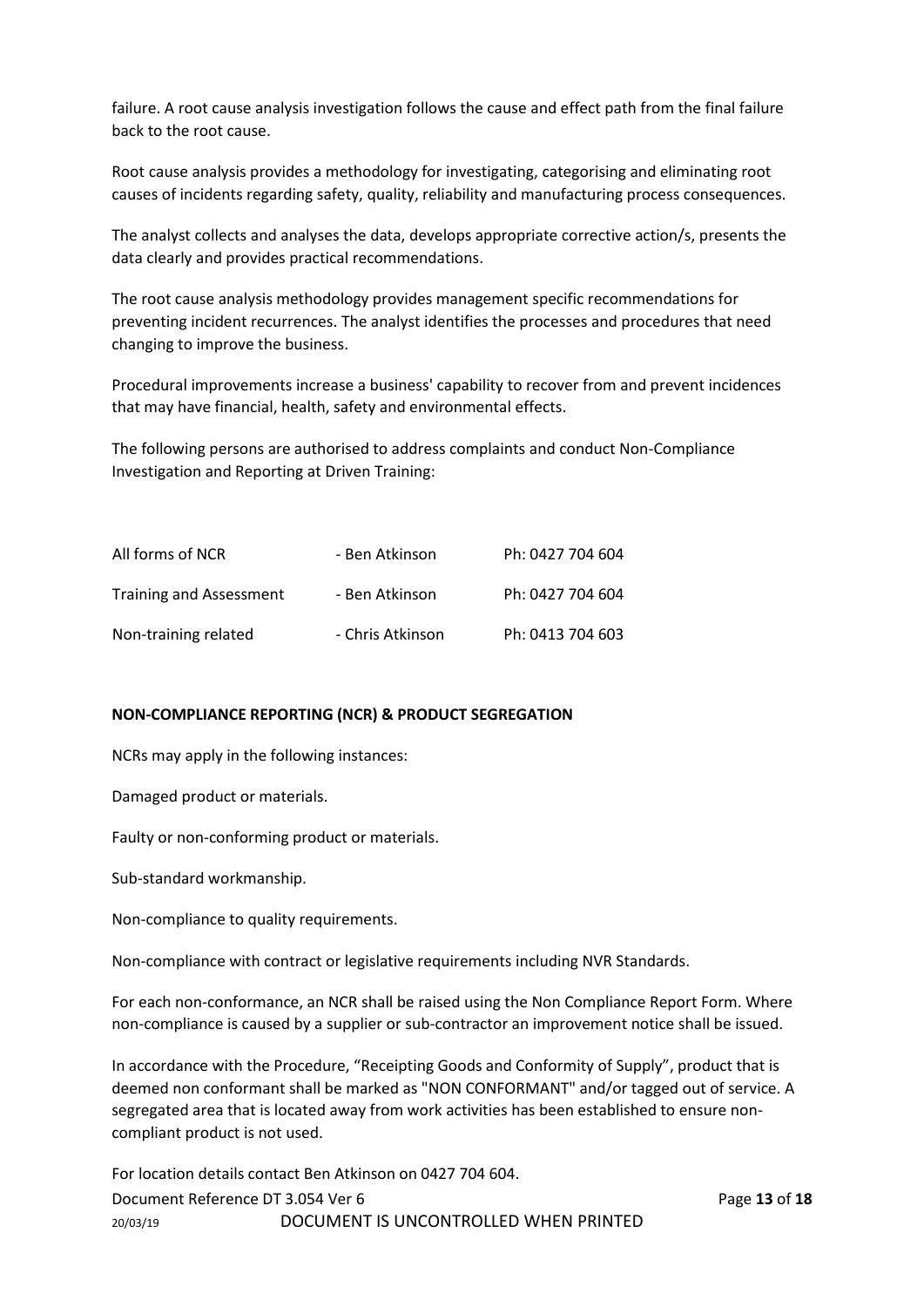#### **ISSUING A NCR**

Prior to issuing an NCR, management shall complete the NCR form and register the NCR on the NCR/Improvement Register.

All NCRs are to be transmitted formally ensuring a recipient acknowledges receipt of the NCR.

#### **RECEIVING AN NCR**

All NCRs received by Driven Training shall be directed to the business manager or delegate and immediately registered in the NCR / Improvement Register and forwarded to the recipient immediately.

The recipient shall conduct a formal investigation and implement immediate controls. Once the NCR is rectified permanently, a copy of the NCR should be sent to the originator with details of the rectification.

#### **CORRECTIVE ACTIONS AND FOLLOW-UP**

All Corrective Actions identified in the Non Compliance Report shall be registered on the NCR / Improvement Register. The register shall detail corrective action requirements, persons responsible and proposed close out dates. The NCR/Improvement Register shall be reviewed by the management team and corrective actions closed out as required.

The NCR/Improvement Register shall be submitted during the weekly management meeting.

Where corrective actions have not been closed out by the due date, the appropriate manager or delegate shall immediately contact the responsible person/s and follow up on each item on the register that remains open.

#### **TRAINER DEVELOPMENT**

#### **External workshops**

The Management of Driven Training and other appropriate staff attend relevant workshops run by such groups as the VELG, ASQA, ACPET and Industry Skills Councils.

#### **Internal Workshops**

Driven Training conducts internal professional development workshops on a regular basis with staff. This provides staff with an opportunity to gain information on changes to operational systems being implemented and to review a wide range of topics. The Training Manager puts these workshops together with input from the CEO or RTO Manager.

#### **Record Keeping**

A Continuous Improvement File is maintained and includes agendas and minutes of meetings directly related to continuous improvement

Records of all continuous improvement activity shall be maintained for a period of at least three

Document Reference DT 3.054 Ver 6 **Page 14** of **18** Page 14 of **18** 20/03/19 DOCUMENT IS UNCONTROLLED WHEN PRINTED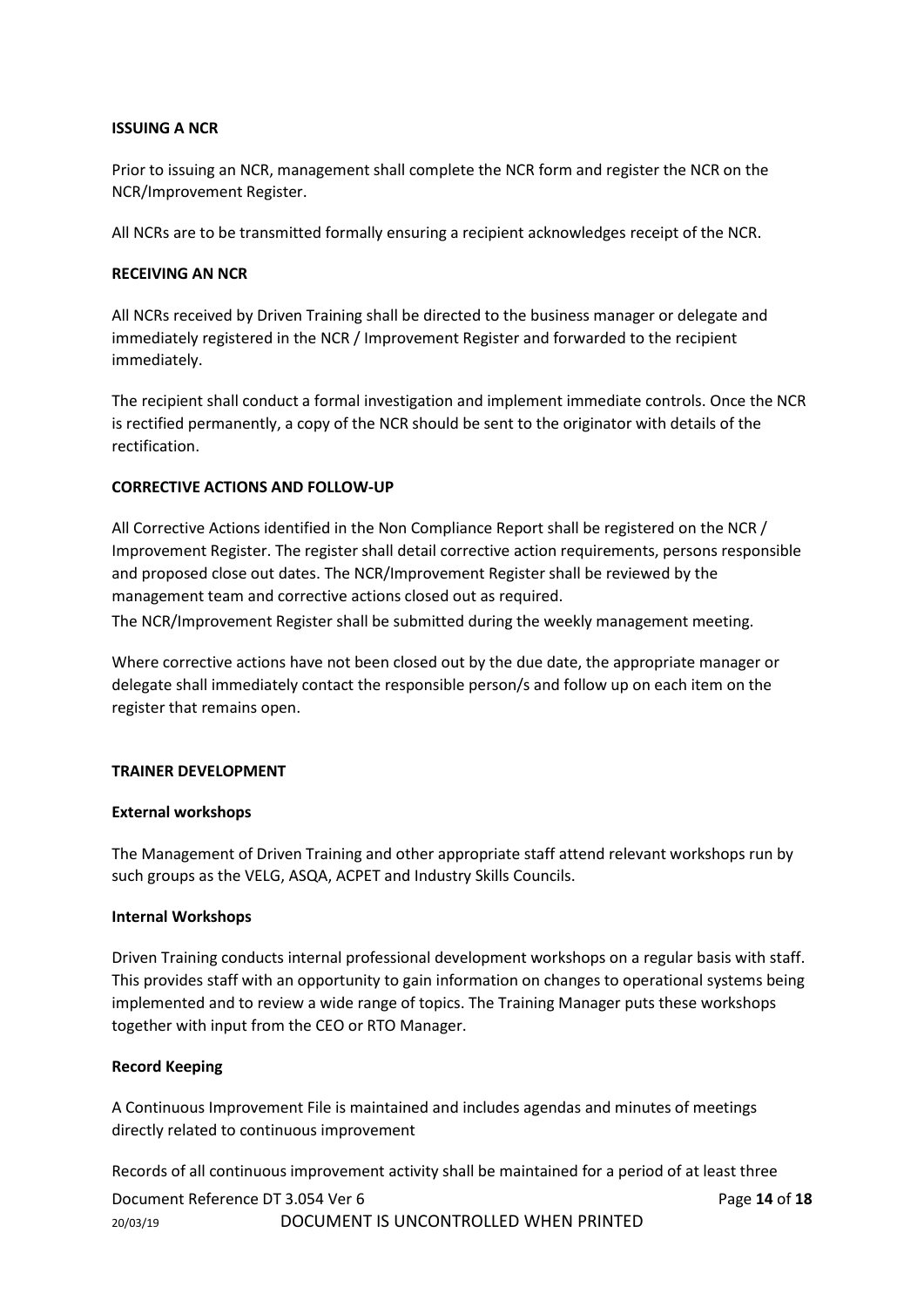years in hard copy and five years in electronic format after the continuous improvement action has been completed to allow review by management, for the purposes of internal audit and for review by external auditors.

All instances of a potential risk are to be added to the risk assessment tool template and a mitigation strategy is to be created to minimise or eliminate the risk as per the requirements of the risk management policy contained within this system.

#### **Assessment Validation**

Driven Training has a commitment to undertaking assessment validation. Assessment Validation sessions occur also as part of the internal professional development workshops. All improvements that are identified are documented and actioned. An assessment validation session with the trainers is also conducted at least twice a year.

#### **External Audit reports**

Driven Training uses Audit reports from external bodies such as ASQA or independent consultants as a source of continuous Improvement.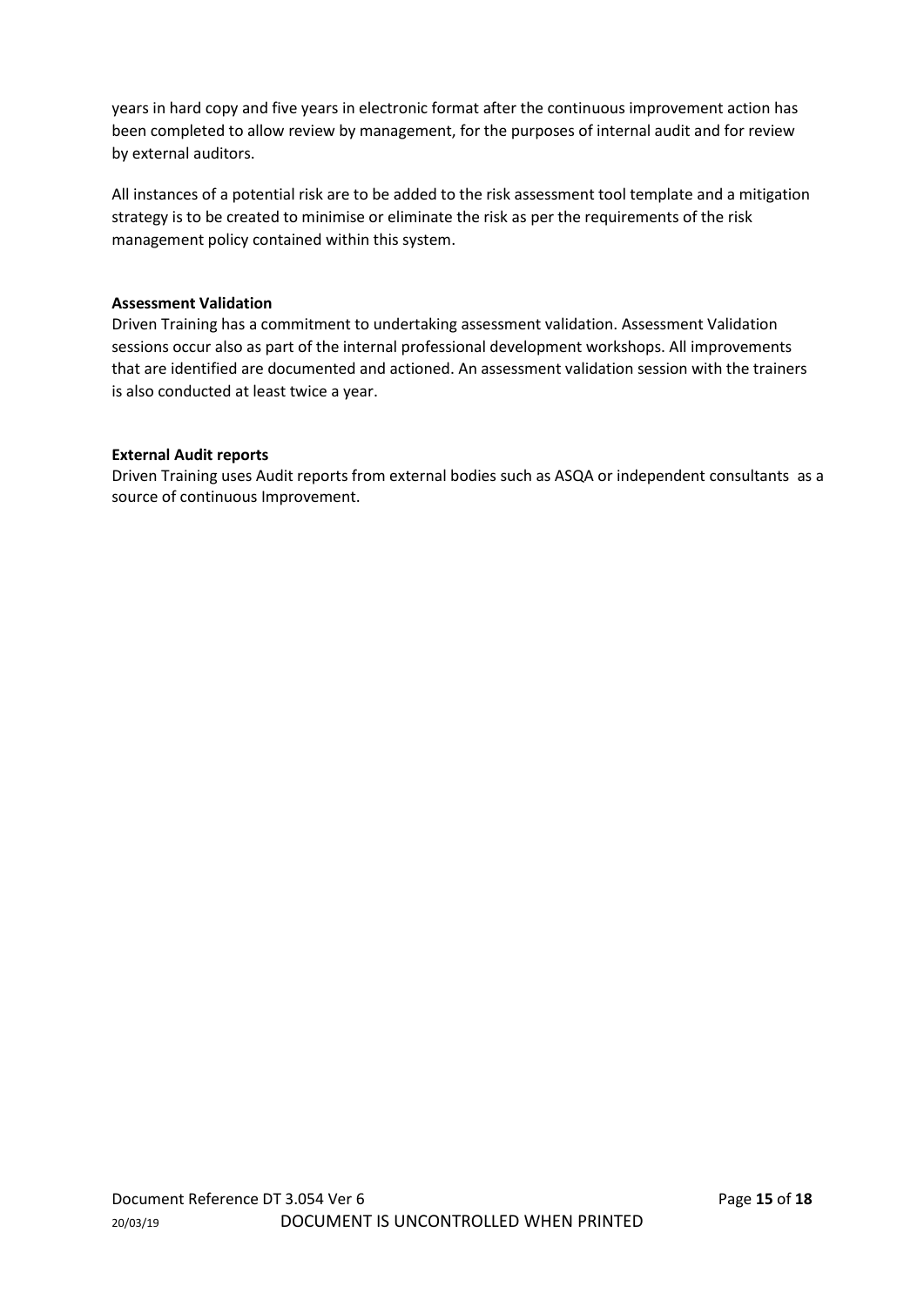

# **Complaint Form**

By completing this form you will be lodging a formal complaint.

We thank you for taking the time to notify us of your concern. We value your feedback and hope to be able to resolve your complaint as soon as possible.

A reply will be forwarded to you within 30 days.

| <b>Date</b>            |                                                                       |
|------------------------|-----------------------------------------------------------------------|
| <b>Name</b>            |                                                                       |
| <b>Contact Numbers</b> |                                                                       |
|                        | Please detail your concern in full, giving as much detail as possible |
|                        |                                                                       |
|                        |                                                                       |
|                        |                                                                       |
|                        |                                                                       |
|                        |                                                                       |
|                        |                                                                       |
|                        |                                                                       |
|                        |                                                                       |
|                        |                                                                       |
| <b>Signature</b>       |                                                                       |
|                        |                                                                       |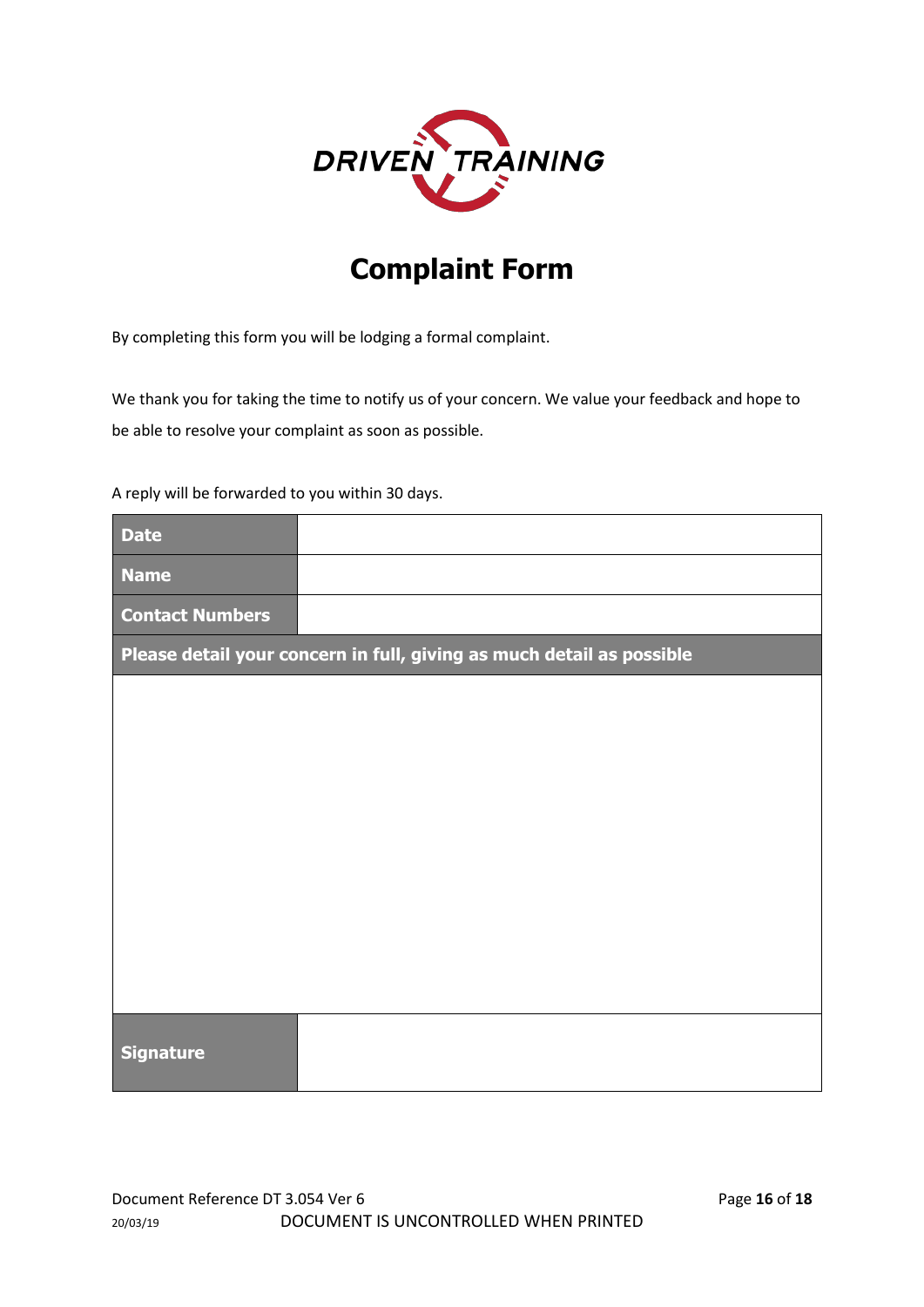|                     | <b>OFFICE USE</b><br><b>ONLY</b>                |                                           |  |
|---------------------|-------------------------------------------------|-------------------------------------------|--|
| <b>Received by</b>  |                                                 | <b>Complaints Number</b><br><b>Issued</b> |  |
| <b>Date</b>         |                                                 | <b>Given to CEO</b>                       |  |
| <b>Date Issued</b>  |                                                 | <b>Follow up Date</b>                     |  |
| <b>Action Taken</b> |                                                 |                                           |  |
|                     |                                                 |                                           |  |
|                     |                                                 |                                           |  |
|                     |                                                 |                                           |  |
|                     |                                                 |                                           |  |
|                     |                                                 |                                           |  |
|                     |                                                 |                                           |  |
|                     |                                                 |                                           |  |
|                     |                                                 |                                           |  |
|                     |                                                 |                                           |  |
|                     |                                                 |                                           |  |
|                     | Specify possible improvement based on complaint |                                           |  |
|                     |                                                 |                                           |  |
|                     |                                                 |                                           |  |
|                     |                                                 |                                           |  |
|                     |                                                 |                                           |  |
|                     |                                                 |                                           |  |
|                     |                                                 |                                           |  |
|                     |                                                 |                                           |  |
|                     |                                                 |                                           |  |
|                     |                                                 |                                           |  |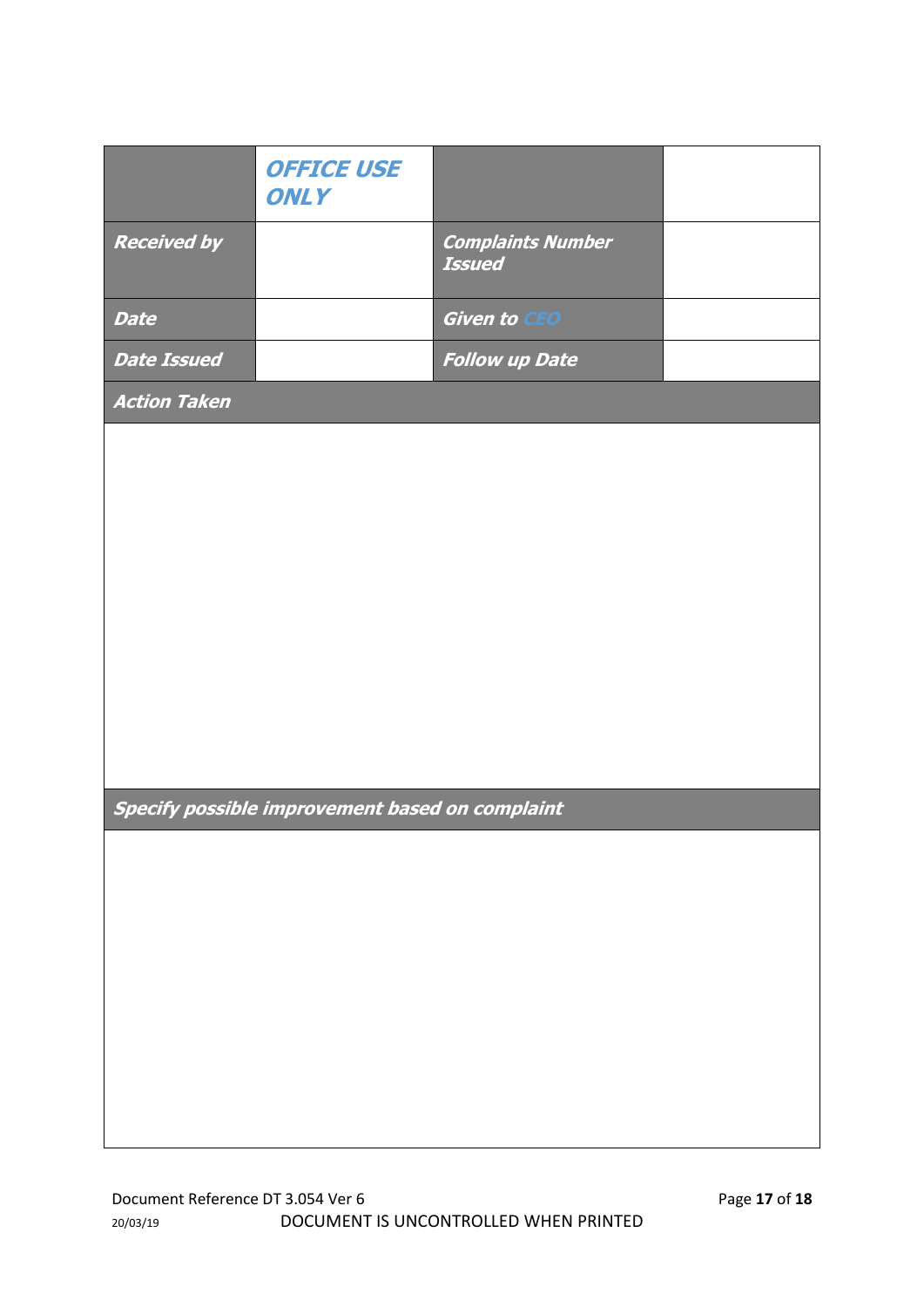

# **Appeals Form**

By completing this form you are requesting to appeal a judgment made against you.

This form serves to begin the appeal process in relation to a judgment that has been made against you. This Form must be lodged to the CEO or Office Administrator within 7 days of you receiving a judgment.

A written response will be issued to you within 21 days.

| <b>Date</b>                                      |  |  |  |  |
|--------------------------------------------------|--|--|--|--|
| <b>Name</b>                                      |  |  |  |  |
| <b>Contact Numbers</b>                           |  |  |  |  |
| Please detail in full, your reason for an appeal |  |  |  |  |
|                                                  |  |  |  |  |
|                                                  |  |  |  |  |
|                                                  |  |  |  |  |
|                                                  |  |  |  |  |
|                                                  |  |  |  |  |
|                                                  |  |  |  |  |
|                                                  |  |  |  |  |
|                                                  |  |  |  |  |
| <b>Signature</b>                                 |  |  |  |  |